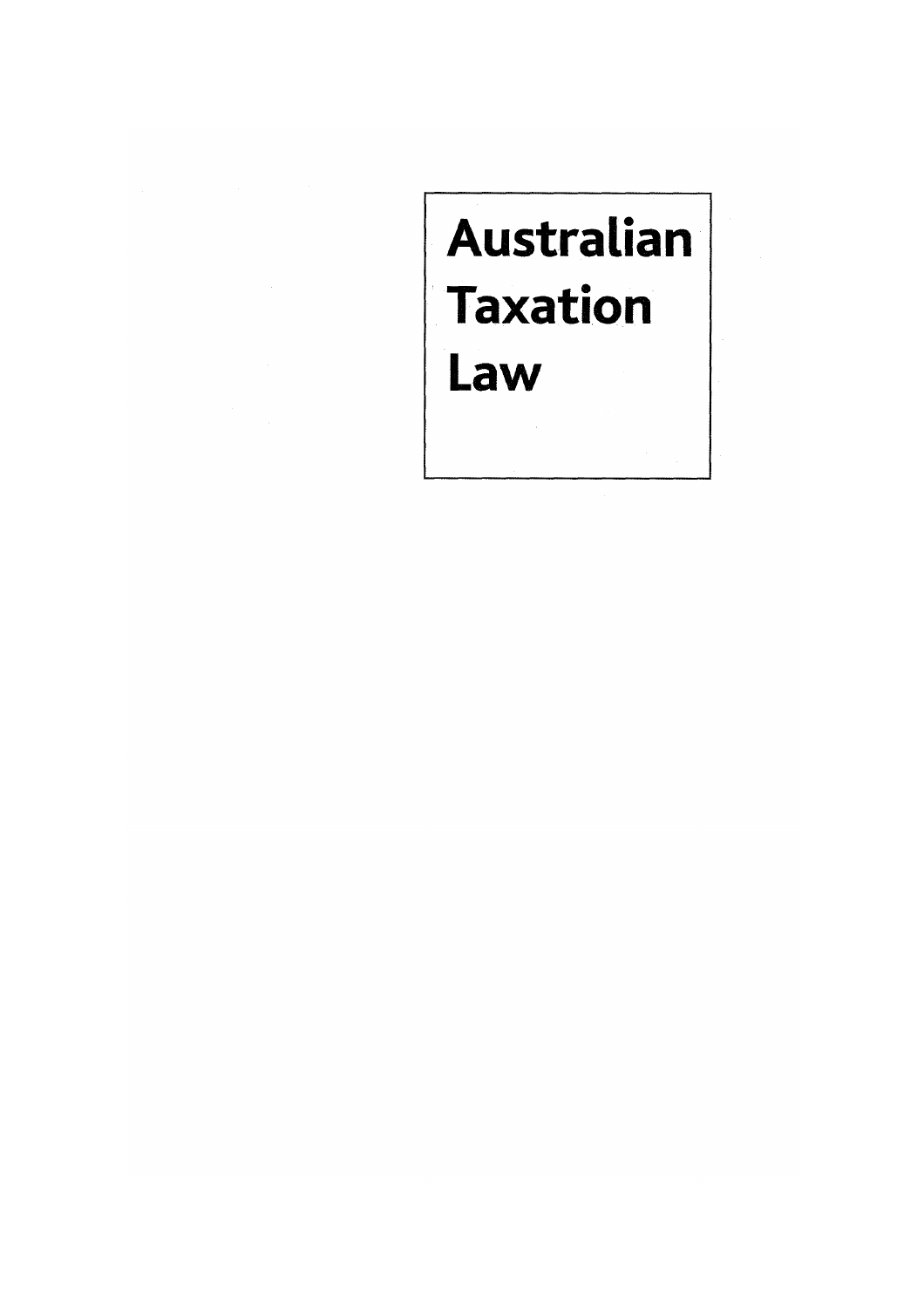## **Acknowledgments**

Robin Woellner dedicates this book to Gil, Glad, Ruth, Sally, Helen and Cheryl; Stephen Barkoczy to Mei-Ling, Stephen and Johnny: Shirley Murphy to **Bill** and Marjory; Chris Evans to Kate Co'llier; and Dale Pinto to Dudley, Dagmar, Joseph and Isaac.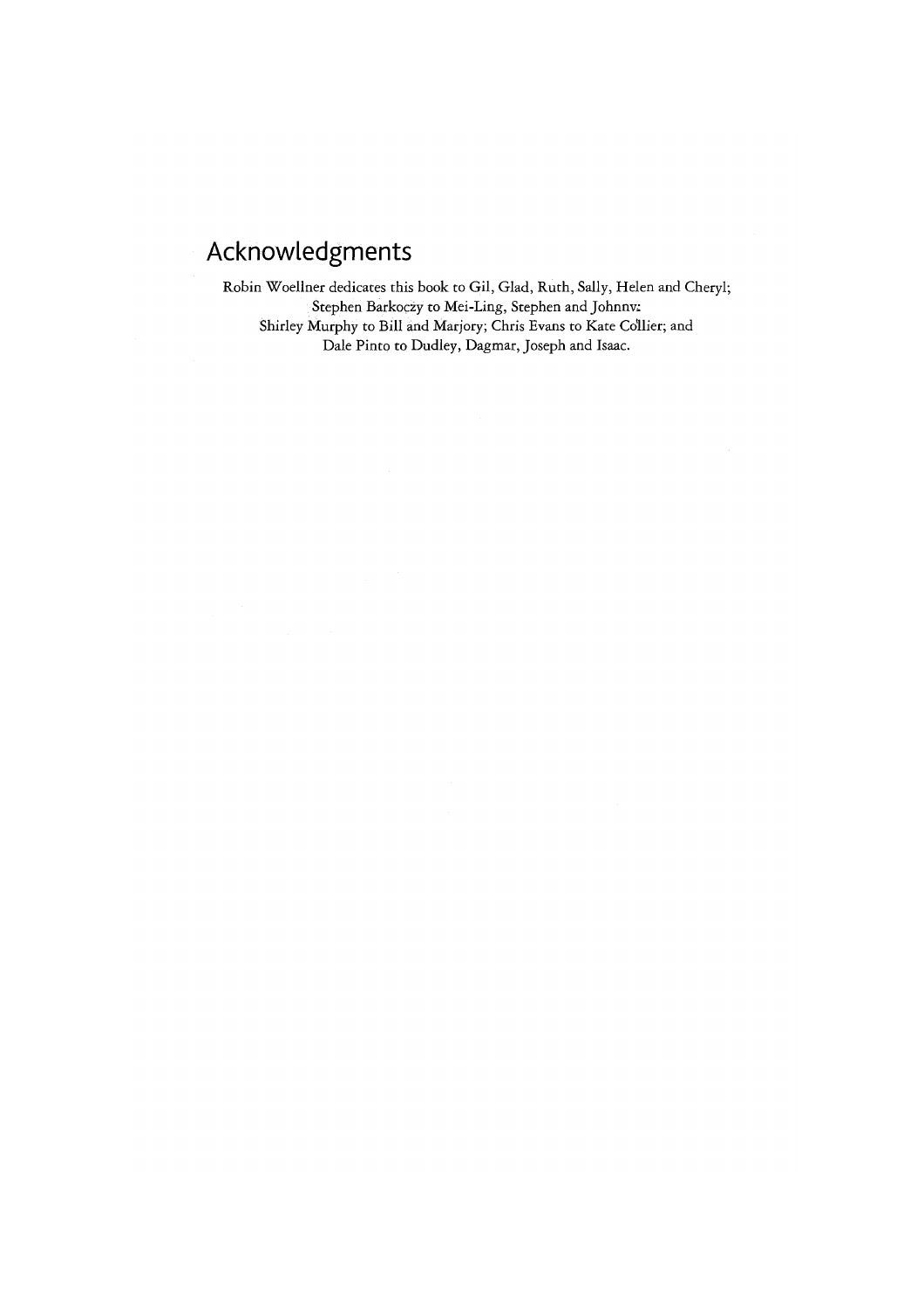# **Australian Taxation Law**

a Wolters Kluwer business

**CCH** 

# 22nd Edition

Woellner Barkoczy Murphy Evans Pinto

# 2012

#### **CCH AUSTRALIA LIMITED** GPO Box 4072, Sydney, NSW 2001

Head Office North Ryde Phone: (02) 9857 1300 Fax: (02) 9857 1600 Customer Support Phone: 1 300 300 224 Fax: 1 300 306 224 www.cch.com.au Book Code: 39321A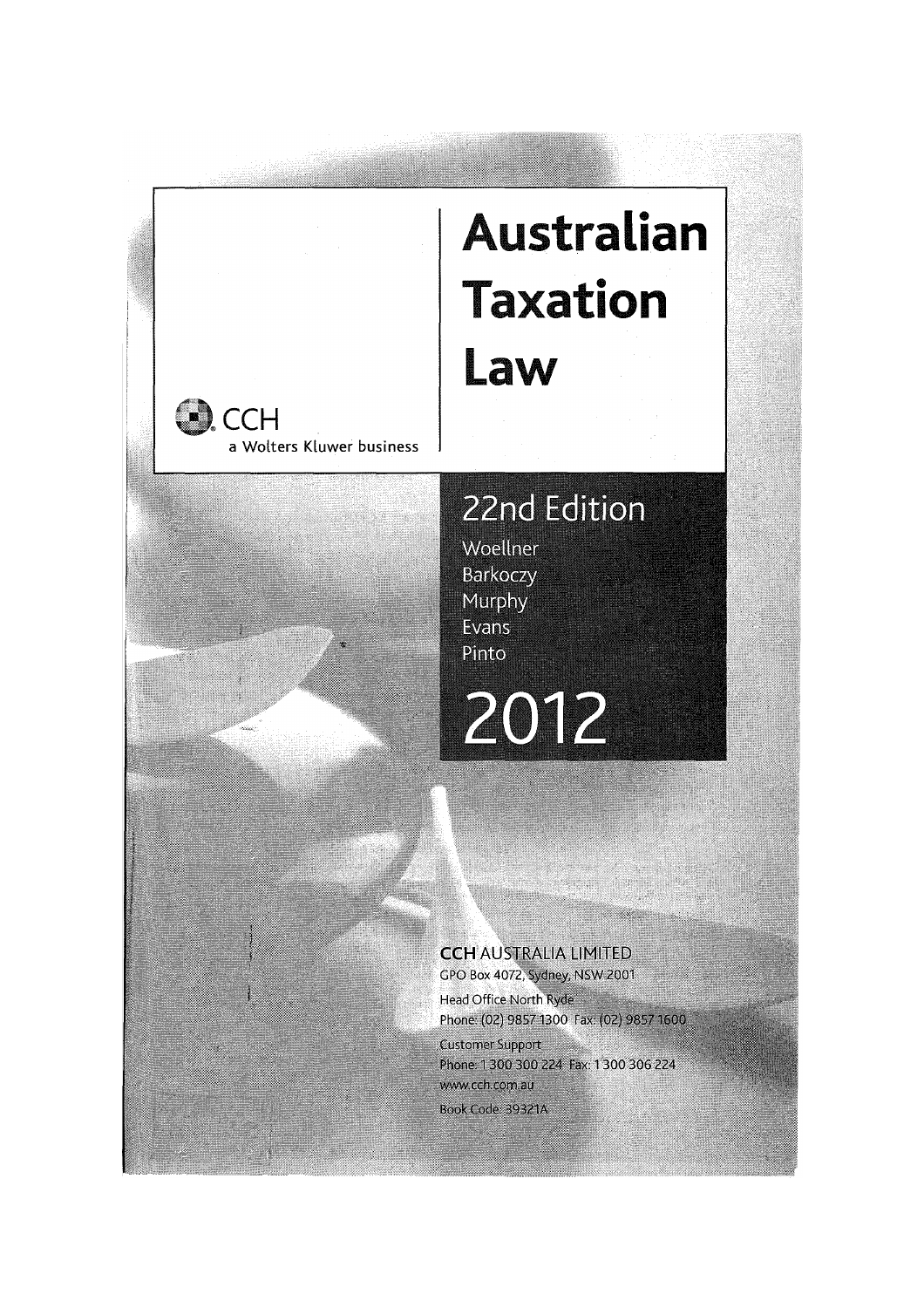#### **About CCH Australia Limited**

CCH Australia Limited is part of a leading global organisation publishing in many countries. CCH publications cover a wide variety of topical areas, including tax, accounting; finance, superannuation, company law, contract law, conveyancing, torts, occupational health and safety, human resources and training.

#### Related publications

To keep readers abreast of changes to the income tax law, CCH publishes  $-$  in print, CD and online - a wide variety of services, from newsletters to detailed commentary analysing the law. These include the *Australian Federal Tax Reporter* (and its companion service, the *Australian Federal Income Tax Reporter,* which covers the *Income Tax Assessment Act* 1997), the *Australian Master Tax Guide, Foundations of Taxation Law,* the *Core Tax Legislation* & *Study Guide,* the *Australian Taxation Study Manual,*  and the *Australian Tax Casébook.* 

For aIl the CCH publications in this area, contact CCH Customer Support on 1300 300"224' or refer to the catalogue on CCH's website at www.cch.com.au.

ISBN 9781 921948 32 9  $IOPY1224.800Y$ 

| 100IN 1924-809A                            |                            |                       |                   |
|--------------------------------------------|----------------------------|-----------------------|-------------------|
| First edition www.communication            | September 1987             | Fourteenth edition    | December 2003     |
|                                            | February 1990              | Fifteenth edition     | December 2004     |
|                                            | December 1990              | Sixteenth edition     | December 2005     |
|                                            | January 1993               | Seventeenth edition   | December 2006     |
|                                            | <sup>*</sup> December 1994 |                       | <b>March 2007</b> |
|                                            | January 1996               | Eighteenth edition    | December 2007     |
|                                            | January 1997               | Nineteenth edition    | January 2009      |
| Eighth edition                             | December 1997              |                       | June 2009         |
| ${\sf Ninth}\; {\sf edition}\;  \nonumber$ | December 1998              | Twentieth edition     | December 2009     |
|                                            | November 1999              |                       | july 2010         |
| Eleventh edition                           | December 2000              |                       | September 2010    |
| Twelfth edition                            | December 2001              | Twenty-first edition  | December 2010     |
| Thirteenth edition                         | December 2002              | Twenty-second edition | December 2011     |
|                                            |                            |                       |                   |

#### © 2012 CCH Australia Lirnited

All rights reserved. No part of this work covered by copyright may be reproduced or copied in.any form or by any rneans (graphie, electronic or rnechanical, including photocopying, recording, recording taping, or information retrieval systems) without the written permission of the publisher.

#### Important disclaimer

No person should rely on the contents of this publication without first obtaining advice from a qualified professional person. This publication is sold on the terrns and understanding that (1) the authors, consultants and editors are not responsible for the results of any actions taken on the basis of inforrnation in this publication, nor for any error in or omission from this publication; and (2) the publisher is not engaged in rendering legal, accounting, professional or other advice or services. The publisher, and the authors, consultants and editors, expressly disclaim all and any liability and responsibility to any person, whether a purchaser or reader of this publication or not, in respect of anything, and of the consequences of anything, done or omitted to be done by any such person in reliance, whether wholly or partially, upon the whole or any part of the contents of this publication. Without limiting the generality of the above, no author, consultant or editor shall have any responsibility for any act or ornission of any other author, consultant or editor.

Printed in Australia by McPherson's Printing Group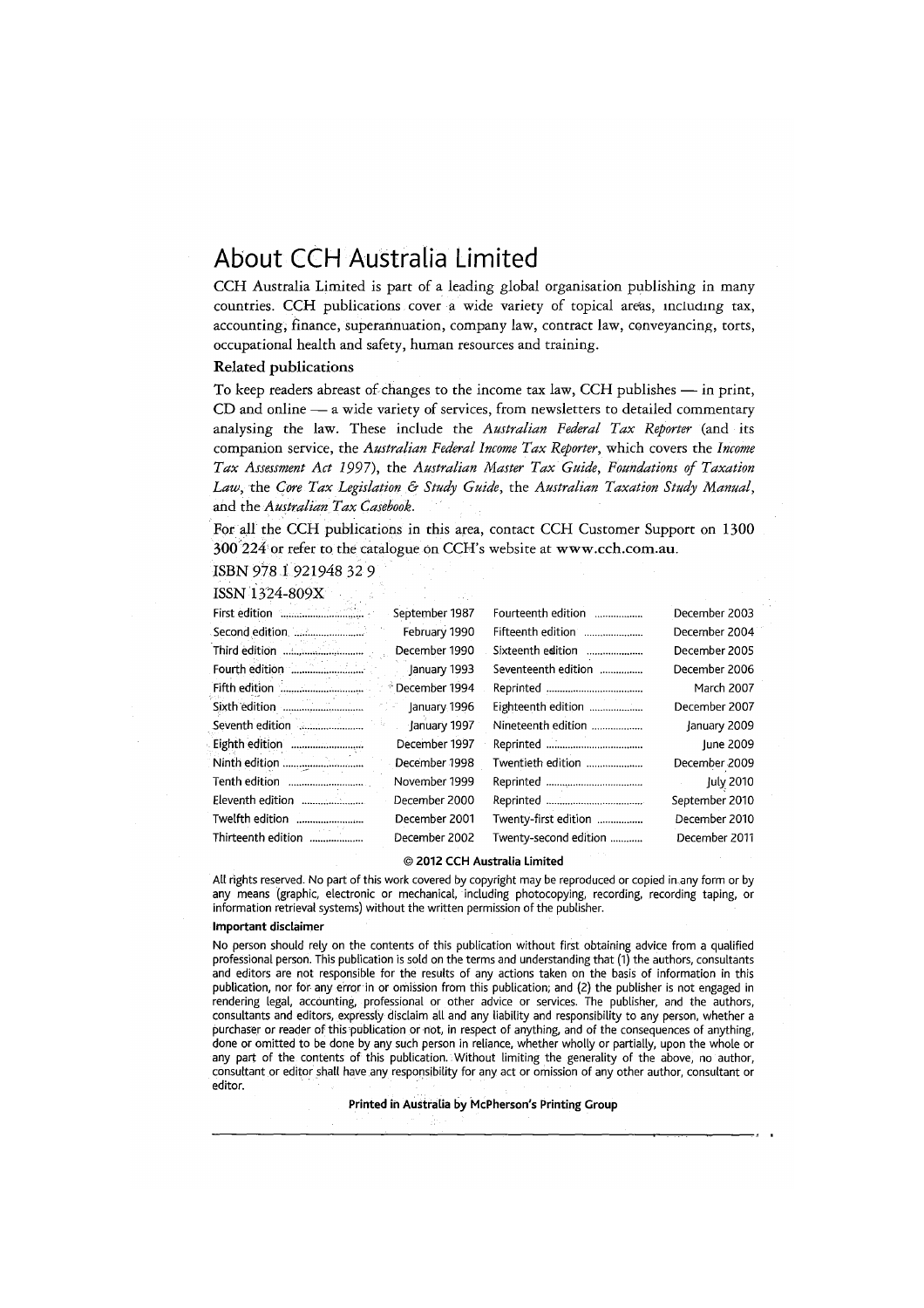## **Foreword to the first edition**

If two of the important criteria of a "good" taxation system are simplicity and certainty ( $\parallel$ 1-190 and  $\parallel$ 1-195), the Australian taxation system and particularly the *Income Tax Assessment Act* 1936 fail the test miserably. The spate of ànti-avoidance legislation, a reaction to the excesses of the tax avoidance era of the seventies, and the more recent taxation reform package have brought about legislation of almost unrivalled complexity.

The legislation is in some cases unintelligible: without a commerce or law degree' thé ordinary taxpayer stands no chance of finding his way through the morass and even with these qualifications his advisers will of necessity have to struggle to make sense of language that is as convoluted as it is confusing. Nor is the task of the taxation officer any easier. Many provisions in the legislation are not applied for the simple reason that no one is able to comprehend them. The need for a work that will operate as a guide to the traveller through these mutky waters is painfully apparent.

In 1946, Mr Hannan, in his "Treatise on the Principles of Income Taxation", while adverting to the desirability of enunciating a series of authoritative propositions (on s  $51(1)$ ), resignedly accepted the impossibility of such a task. Some 40 years on, the possibility of formulating authoritative principles on any matter relating to tax is even more; daunting. The torrent of decisions, judicial and administrative, that has been handed down over that time, together with the outpoutings of the legislature, have made the study of taxation almost unmanageable.

The need for a systematic approach to the srudy of taxation is obvious enough to the student. If the srudent were to see taxation as involving no more than an endless series of individual instances no overview of the subject would be possible. But it is not only the student who is in need of a systematic approach to the problem. The practitioner who is unaware of the system will have endless difficulty even finding the problem, let alone proceeding to a solution for that problem.

So it is not the student alone who will benefit from the present work. Indeed there are to be foundjdiscussed in these pages many of the great taxation issues of the present, without an appreciation of which it would be impossible to predict the outcome of particular factual situations.

By way of 'example, no issue could be more significant in the judge-made law of income taxation than the issue of the role of purpose in  $s$  51(1) of the Act. The course of authority from *Ure v FC ofT* 81 ATC 4100 and *Ilbery v FC ofT* 81 ATC 4661 to the more recent cases of *FC of T v Just Jeans Pty Ltd* 87 ATC 4373 and *FC of T v John* 87 ATC 4713 have been a judicial reaction to tax avoidance; yet the boundaries of the doctrine (that putpose is relevant) are far from clear.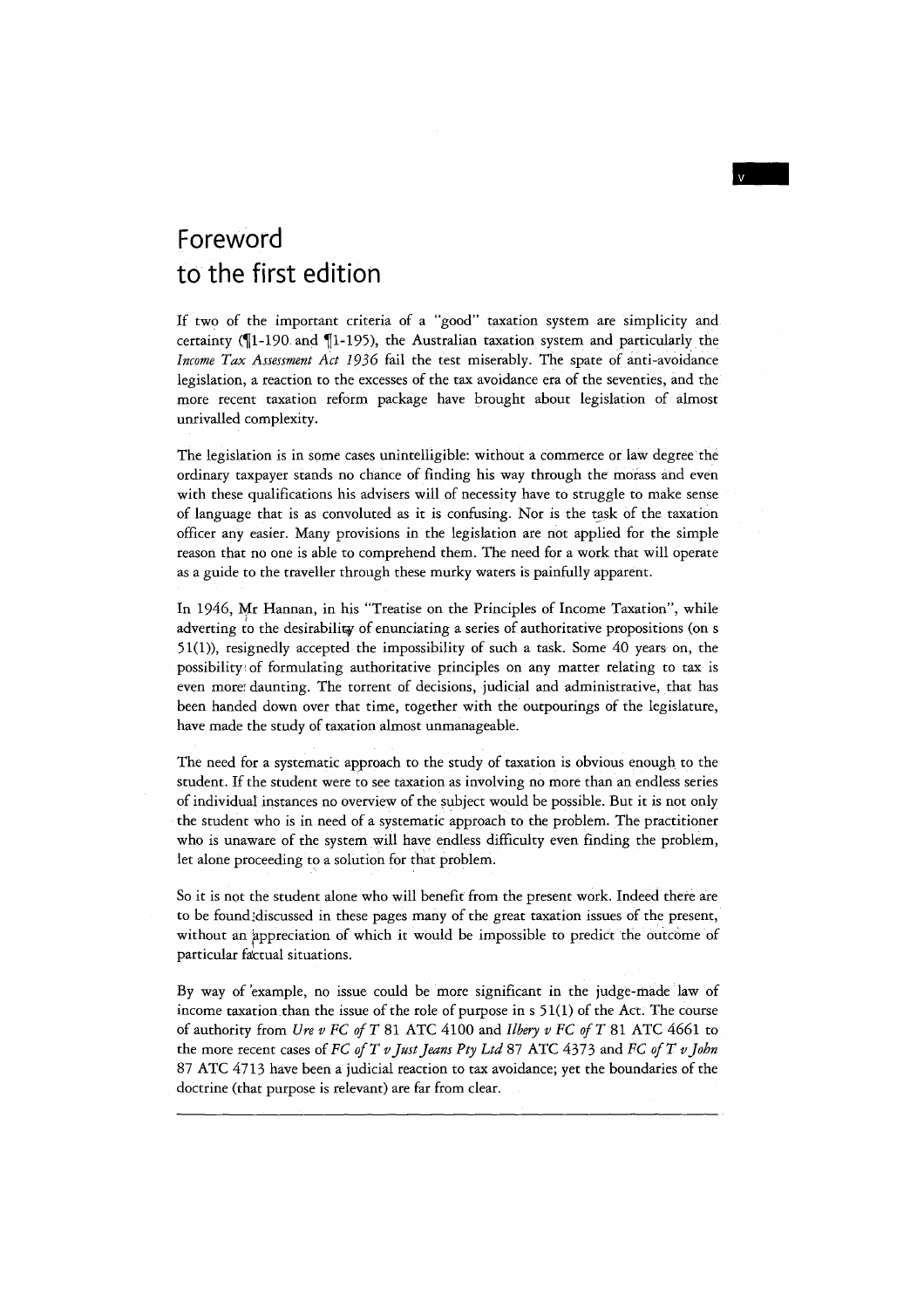Two taxpayers incurring the same ourgoings in circumstances identical save for their subjective motives and purposes should be treated in the same way for the purposes of an income tax law. To grant a taxation deduction to the taxpayer who is naive, while denying it to the taxpayer who is sophisticated, would be arbitrary. If an outgoing is incurred in circumstances where there is, objectively seen, a connectioh between the  $incuring$  of the outgoing and the activity which is directed towards the production of assessable income, that outgoing should satisfy the tests of deductibility irrespective of either subjective motivation or purpose.

Once it is accepted (as it must presently be) that subjective purpose intrudes to sorne extent into the issue of deductibility (albeit not necessarily as a test of deductibility), there is opened up the question whether the relevant purpose is the sole purpose, the dominant purpose or sorne purpose less than the dominant purpose. For the present these issues are best discussed, in *Magna Alloys & Research Pty Ltd v FC of T 80 ATC* 4542, in judgments in which two members of the present High Court, then sitting in the Federal Court, participated.

What, however, has not yet been the subject of discussion is the problem thrown up when a deduction is disallowed on the basis, say, that it was incurred for the sole purpose of obtaining a tax deduction, yet assessable income is in fact derived in the course of the scheme. Is the asses sable income to be ignored, or is the result that the deduction only is to be ignored, leaving the taxpayer nevertheless in receipt of the assessable income upon which he is then to be taxed? Further in deduction cases, what role does an anti-avoidance section play?

In the long run, however, it is not the "common law" of taxation that holds the greatest significance. If there is one lesson that must be learned by anyone who wishes to understand taxation it is this: Go back to the Statute and read it!

One of the all time great taxation advisers was once asked a question by a client concerning s 51(1). The adviser had undoubtedly read the section hundreds, perhaps thousands of times. Yet, perhaps to the surprise of his lay client, he opened the Statute, perused the words and tested the issue by reference to the words he read. There is no other alternative.

So it is, that the authors of the present work return the reader to the Statute, offering on the way a helpful summary of its salient features.

Australia has over the years been well served by its taxation literature - the present work continues the tradition.

23 September 1987

Graham Hill, QC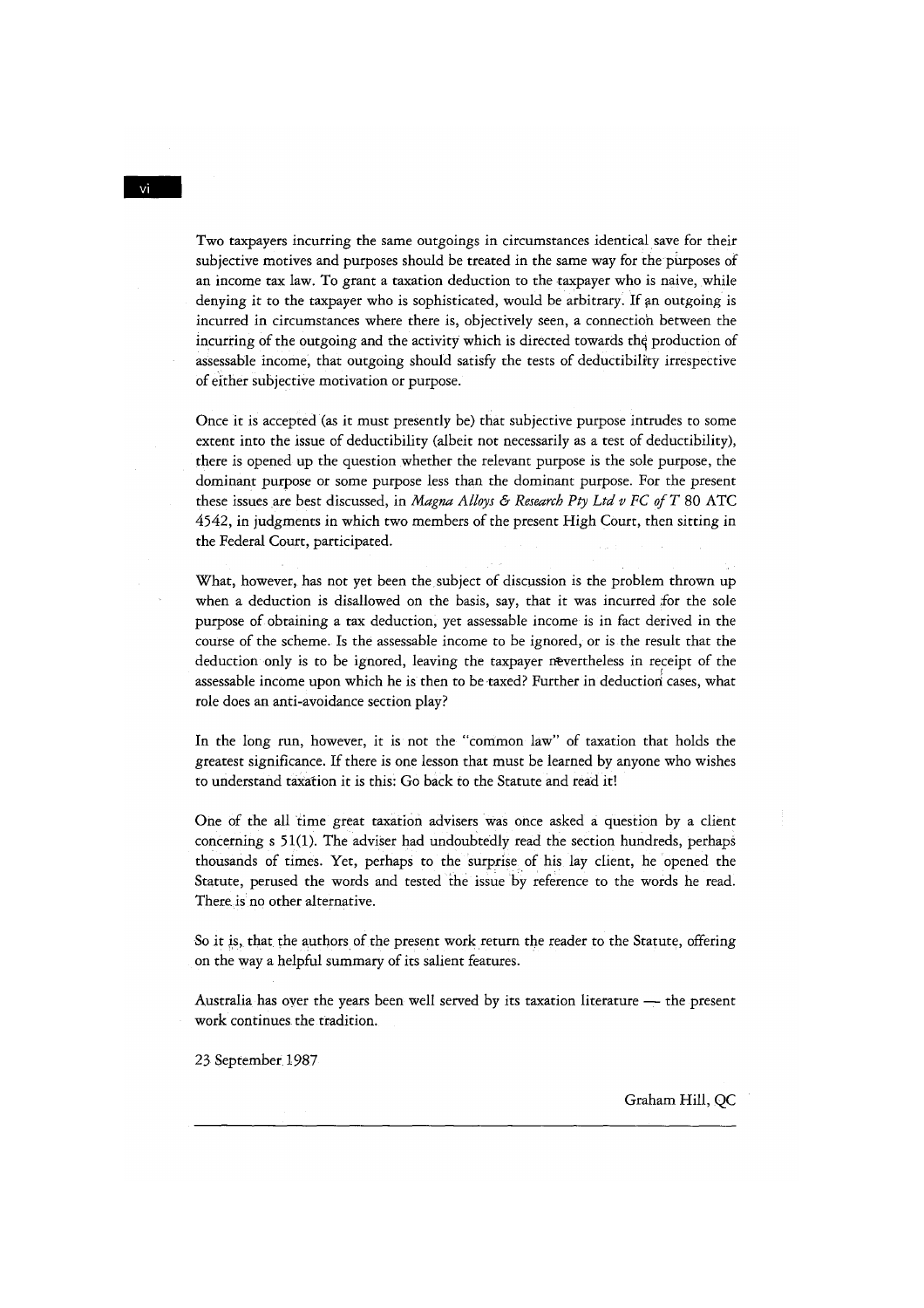### **Preface to the twenty-second edition**

This twenty-second edition of *Australian Taxation Law* incorporates major legislative, case law and administrative reforms that have taken place in taxation law up to 1 July 2011, as well as various developments that have occurred since that date. There have been many content changes made throughout the book, to ensure that the book remains the most up to date text available.

As with prior editions, our main aim has been to explain the increasingly complex and voluminous taxation laws in clear and simple language. In order to achieve this, we have made extensive use of flow-charts and practical examples, to make it easier to understand the application of theory to practical situations.

We have contimied to focus on the federal taxation system, with particular emphasis on income tax, capital gains tax, corporate tax, fringe benefits tax, as well as significant analysis of the ubiquitous goods and services tax. This edition also includes an analysis of the Henry Tax Review's reform proposaIs and subseguent developments.

We wish to acknowledge the significant contribution by the editing and production staff at CCH, in particular Marcus lai, Mary Zachariah, Kenny Ng, Ahmad Nubly Isahak, Lai Li Kuan, Mohd Ashraf Mohd Rafdzi and Beverley Kirkby.

Finally, and most importantly, we must thank our families, whose ongoing support, encouragement and sacrifices make completion of each edition possible.

December 2011

RH Woellner S Barkoczy SMurphy C Evans D Pinto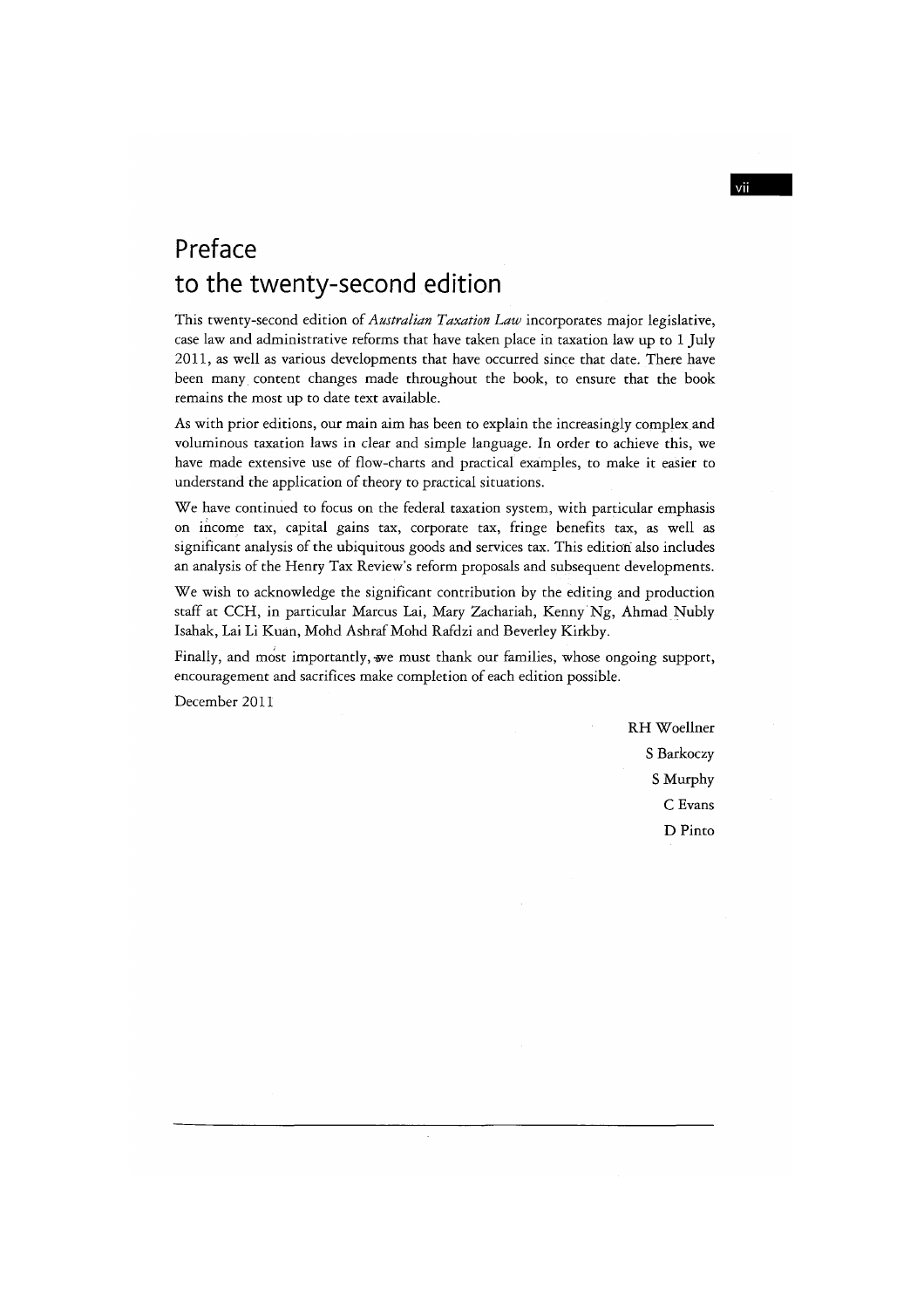## **CCH Acknowledgments**

CCH Australia Limited wishes to thank the following who contributed to and supported this publication:

Managing Director: Matthew Sullivan

Director, Books: Jonathan Seifman

Publisher, Books: Andrew Campbell

Commissioning Editor: Kate Aylett-Graham

Senior Editor, Books: Marcus Lai

Writer: Mary Zachariah

Subeditors: Kenny Ng and Ahmad Nubly Isahak

Production Editors: Lai Li Kuan and Mohd Ashraf Mohd Rafdzi

Production Team Leader: Helen Santiago

Indexer: Beverley Kirkby

Cover Designer: Mathias Johansson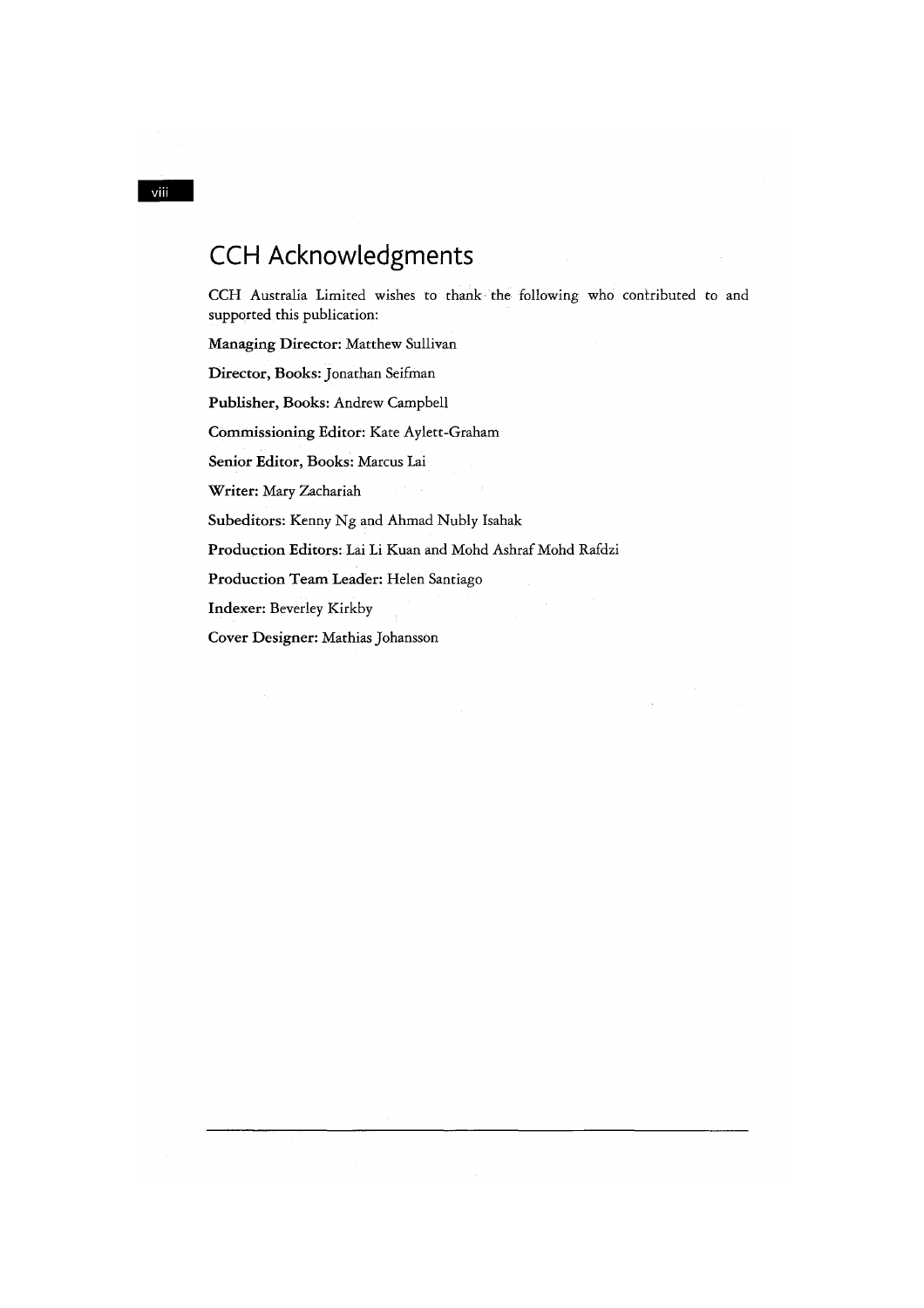#### **ABOUT THE AUTHORS**

*Robin Woellner* retired as Pro-Vice Chancellor (Law, Business and the Creative Arts) at James Cook University at the end of 2010, and is currently an Adjunct Professor at James Cook University and the University of New South Wales. He has practised in taxation in the private sector and in the Australian Taxation Office, and taught revenue law and advanced revenue law courses to undergraduates as well as lecturing in other commercial law subjects. He is the author/co-author of numerous books, articles and conference papers.

Stephen Barkoczy is a Professor of Law in the Faculty of Law at Monash University and a member of the Venture Capital Committee of Innovation Australia. Stephen is the author/co-author of several books and articles on taxation law and is a former editor of the *Journal of Australian Taxation.* In 2008, he received the Prime Minister's Award for Australian University Teacher of the Year.

*Shirley Murphy* has taught in the areas of taxation and superannuation law at a number of tertiary institutions and has acted as a taxation and superannuation consultant to industry groups. She has written in the areas of taxation and superannuation for many years, is the co-author of the *Australian Master Superannuation Guide,* and has contributed over many years to a wide range of publications including the CCH Australian Master Tax Guide.

Chris Evans is a Professor of Taxation in the School of Taxation and Business Law (Atax) in the Australian School of Business at the University of New South Wales. He is also an International Research Fellow at the Centre for Business Taxation at Oxford University. He is the author/co-author of numerous books, articles and conference papers, and is the co-editor of the *Australian T ax Review.* 

*Dale Pinto* is a Professor of Taxation Law at Curtin University in Western Australia. Dale has been a member of CPA Australia's Centre of Tax Excellence and is currently Chair of the Taxation Institute's Education, Examinations and Quality Assurance Board (EEQAB). He is the author/co-author of numerous books, refereed articles and national and international conference papers, and is on the editorial board of a number of journals as well as being the Editor-in-Chief of several refereed journals. Dale was appointed to the National Tax Practitioners Board in October 2009 for a three-year term. In March 2011, he was invited to serve on the Board of Taxation's Expert Panel.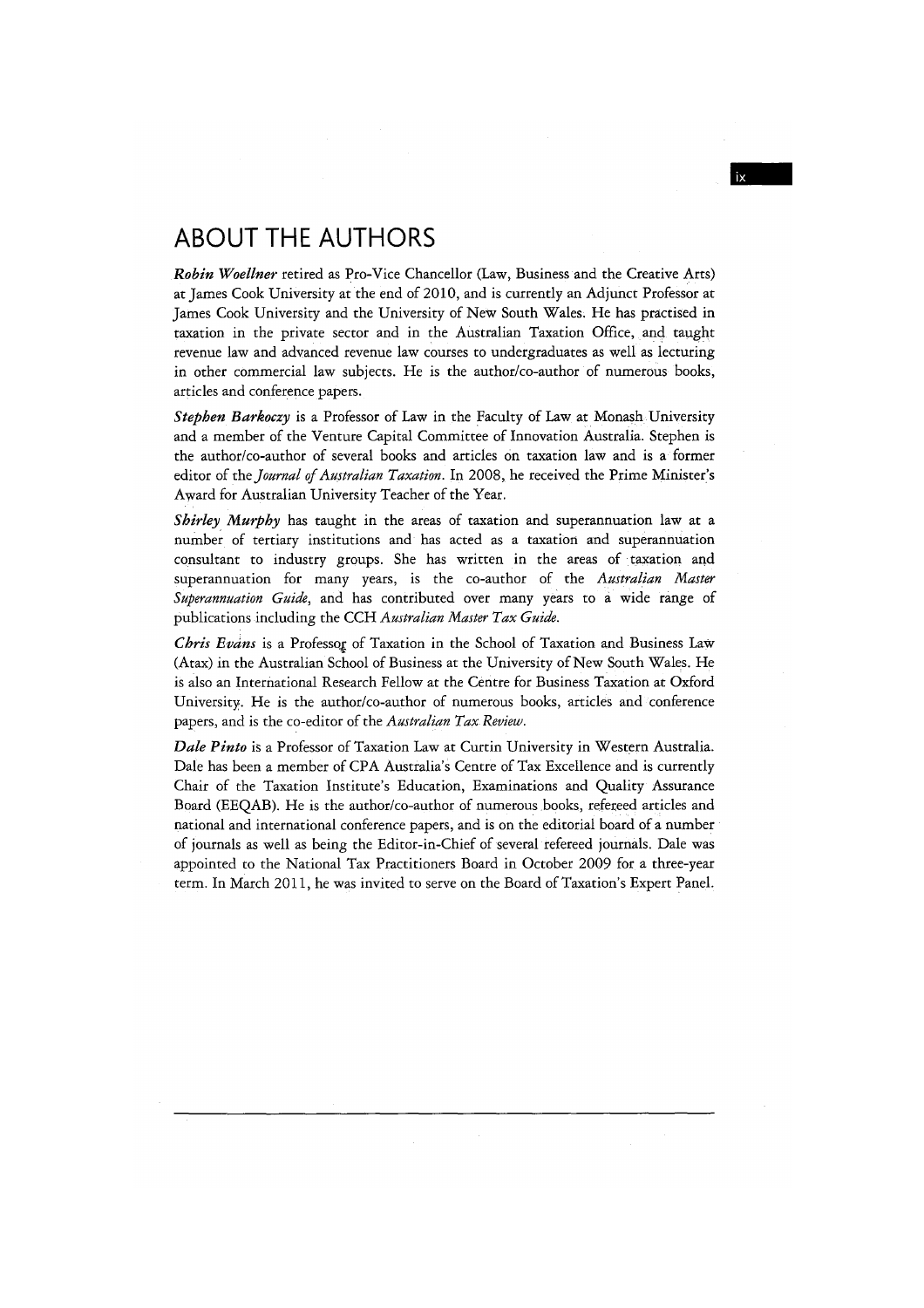# **CONTENTS**

|      | Page                                                                                                           |
|------|----------------------------------------------------------------------------------------------------------------|
|      |                                                                                                                |
|      |                                                                                                                |
|      | About the authors in the contract of the contract of the substitution of the substitution of the substitution  |
|      |                                                                                                                |
|      |                                                                                                                |
| 1    |                                                                                                                |
| 2. . | Tax formula, tax rates and tax offsets  67                                                                     |
| 3    | Assessable income: general principles 127                                                                      |
| 4    |                                                                                                                |
| 5    |                                                                                                                |
| 6    |                                                                                                                |
| 7    |                                                                                                                |
| 8    | Capital gains tax: concessions and special topics in the controller to the 19                                  |
| 9    |                                                                                                                |
| 10   | a sa m                                                                                                         |
| 11   | Specific deductions was an array and successive contract to the specific deductions was assembly to the set of |
| 12   | Capital allowances and capital works  699                                                                      |
| 13   |                                                                                                                |
| 14   |                                                                                                                |
| 15   | Small business entities and concessions  849                                                                   |
| 16   |                                                                                                                |
| 17   |                                                                                                                |
| 18   | Taxation of corporate tax entities and their members  979                                                      |
| 19   | Corporate tax losses, net capital losses and bad debts  1,069                                                  |
| Z0   | Taxation of consolidated groups $\ldots \ldots \ldots \ldots \ldots \ldots \ldots \ldots \ldots$ 1,107         |
| 21   | Special taxpayers and incentive schemes  1,159                                                                 |
| 22   | Taxation of financial transactions  1,279                                                                      |
| 23   |                                                                                                                |
| 24   |                                                                                                                |
| 25   | Tax evasion, avoidance and planning  1,579                                                                     |
|      |                                                                                                                |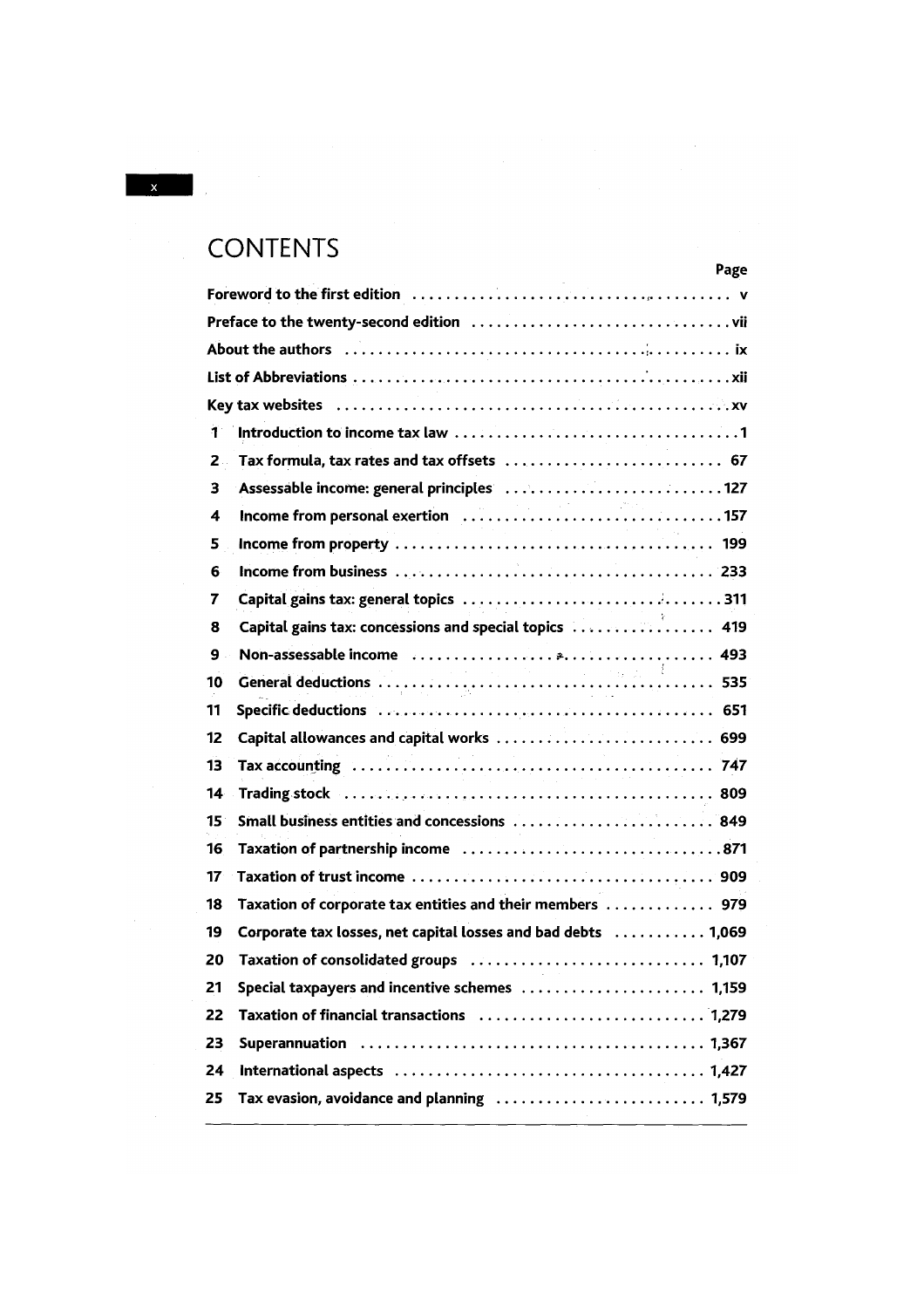|    |                                                                                                                                                                                                                               | Page |
|----|-------------------------------------------------------------------------------------------------------------------------------------------------------------------------------------------------------------------------------|------|
| 26 | Fringe benefits tax influences in the control of the state of the state of the state of the state of the state of the state of the state of the state of the state of the state of the state of the state of the state of the |      |
| 27 | Goods and services tax and contained and contained areas of the 1.745                                                                                                                                                         |      |
| 28 |                                                                                                                                                                                                                               |      |
| 29 |                                                                                                                                                                                                                               |      |
| 30 | Tax rulings, tax returns, and assessments  1,925                                                                                                                                                                              |      |
| 31 |                                                                                                                                                                                                                               |      |
| 32 |                                                                                                                                                                                                                               |      |
| 33 | Offences, penalties and administrative issues [ 2,103                                                                                                                                                                         |      |
| 34 |                                                                                                                                                                                                                               |      |
|    |                                                                                                                                                                                                                               |      |
|    | Decisions of Boards of Review and AAT (Taxation Appeals                                                                                                                                                                       |      |
|    |                                                                                                                                                                                                                               |      |
|    |                                                                                                                                                                                                                               |      |
|    |                                                                                                                                                                                                                               |      |

 $\sim$ 

 $\overline{\mathbf{X}}$   $\overline{\mathbf{I}}$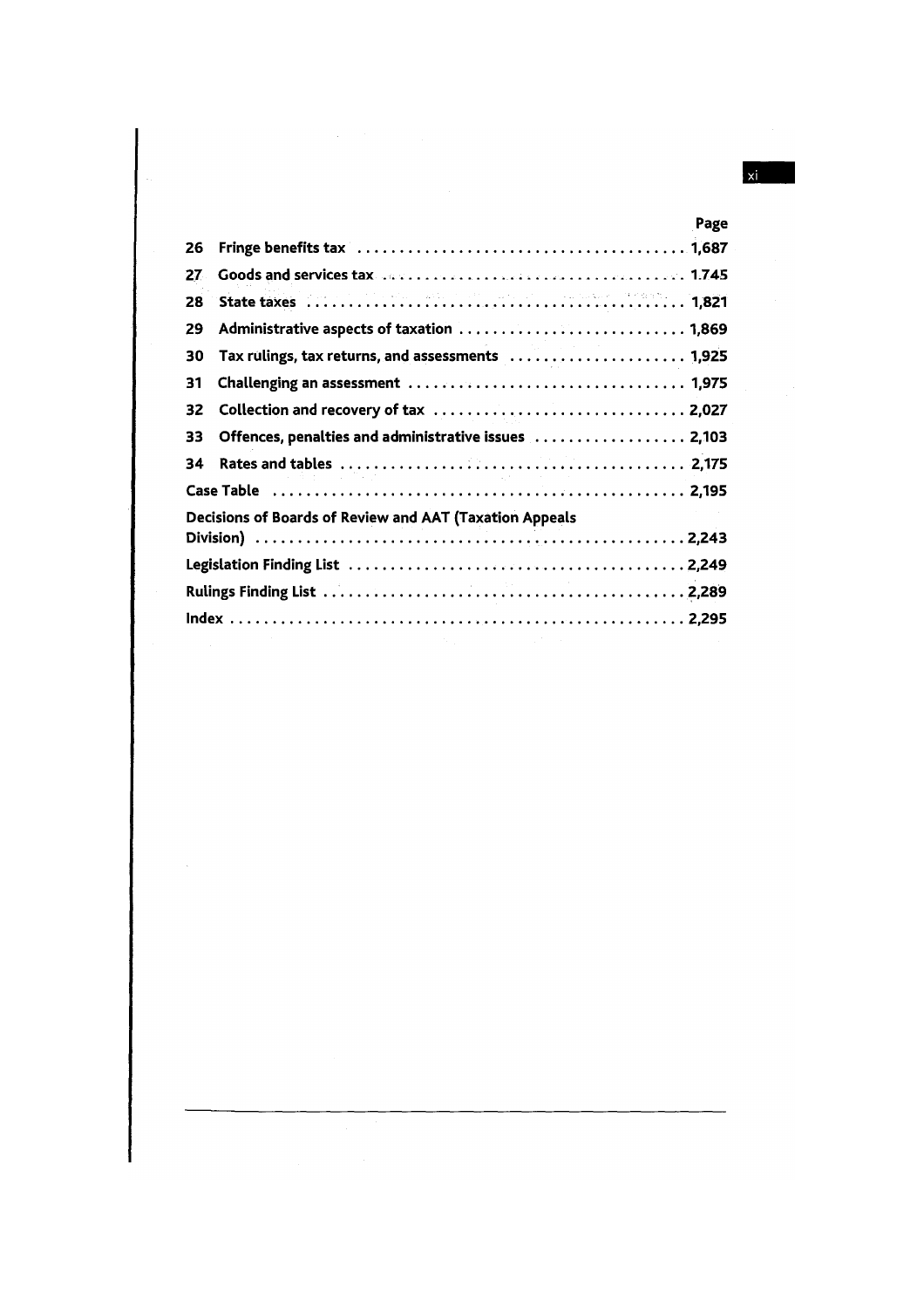# **List of Abbreviations**

|                    | List of Abbreviations                                                                           |
|--------------------|-------------------------------------------------------------------------------------------------|
|                    | The following abbreviations are used in the Australian Taxation Law.                            |
| AAT                | Administrative Appeals Tribunal                                                                 |
| ABN                | Australian Business Number                                                                      |
| ABN Act            | A New Tax System (Australian Business Number) Act 1999                                          |
| ABR .              | Australian Business Register                                                                    |
| ADF                | Approved deposit fund                                                                           |
| <b>ADI</b>         | Authorised deposit-taking institution                                                           |
| ADJRA              | Administrative Decisions (Judicial Review) Act 1977                                             |
| AFOF               | Australian venture capital fund of funds                                                        |
| <b>AFTS Report</b> | Australia's Future Tax System Report to the Treasurer (Final Report of the<br>Henry Tax Review) |
| ANAO               | Australian National Audit Office                                                                |
| <b>APRA</b>        | Australian Prudential Regulation Authority                                                      |
| ATC                | Australian Tax Cases (CCH)                                                                      |
| ATO                | Australian Taxation Office                                                                      |
| <b>AUSTRAC</b>     | Australian Transaction Reports and Analysis Centre                                              |
| <b>AWOTE</b>       | Average weekly ordinary time earnings                                                           |
| BAS                | <b>Business Activity Statement</b>                                                              |
| <b>BELC</b>        | Broad-exemption listed country                                                                  |
| CFC                | Controlled foreign company                                                                      |
| CGT                | Capital gains tax                                                                               |
| COT                | Continuity of ownership test                                                                    |
| CPI                | Consumer price index                                                                            |
| <b>DAC</b>         | Departure authorization certificate                                                             |
| DFC of T           | Deputy Federal Commissioner of Taxation                                                         |
| DPO                | Departure prohibition order                                                                     |
| DTA                | Double taxation agreement                                                                       |
| DVS                | Direct value shift                                                                              |
| <b>EST</b>         | (Australian) Eastern Standard Time                                                              |
| <b>ESVCLP</b>      | Early stage venture capital limited partnership                                                 |
| ETP                | Employment termination payment                                                                  |
| <b>FBT</b>         | Fringe benefits tax                                                                             |
| <b>FBTAA</b>       | Fringe Benefits Tax Assessment Act 1986                                                         |
| FC of T            | <b>Federal Commissioner of Taxation</b>                                                         |
| FIF                | Foreign investment fund                                                                         |
| <b>FIFO</b>        | First in first out                                                                              |
| FLA                | Family Law Act 1975                                                                             |
| FLIC               | Film licensed investment company                                                                |
| FMD                | Farm management deposit                                                                         |
| FOIA               | Freedom of Information Act 1982                                                                 |
| <b>FTC</b>         | Foreign tax credit                                                                              |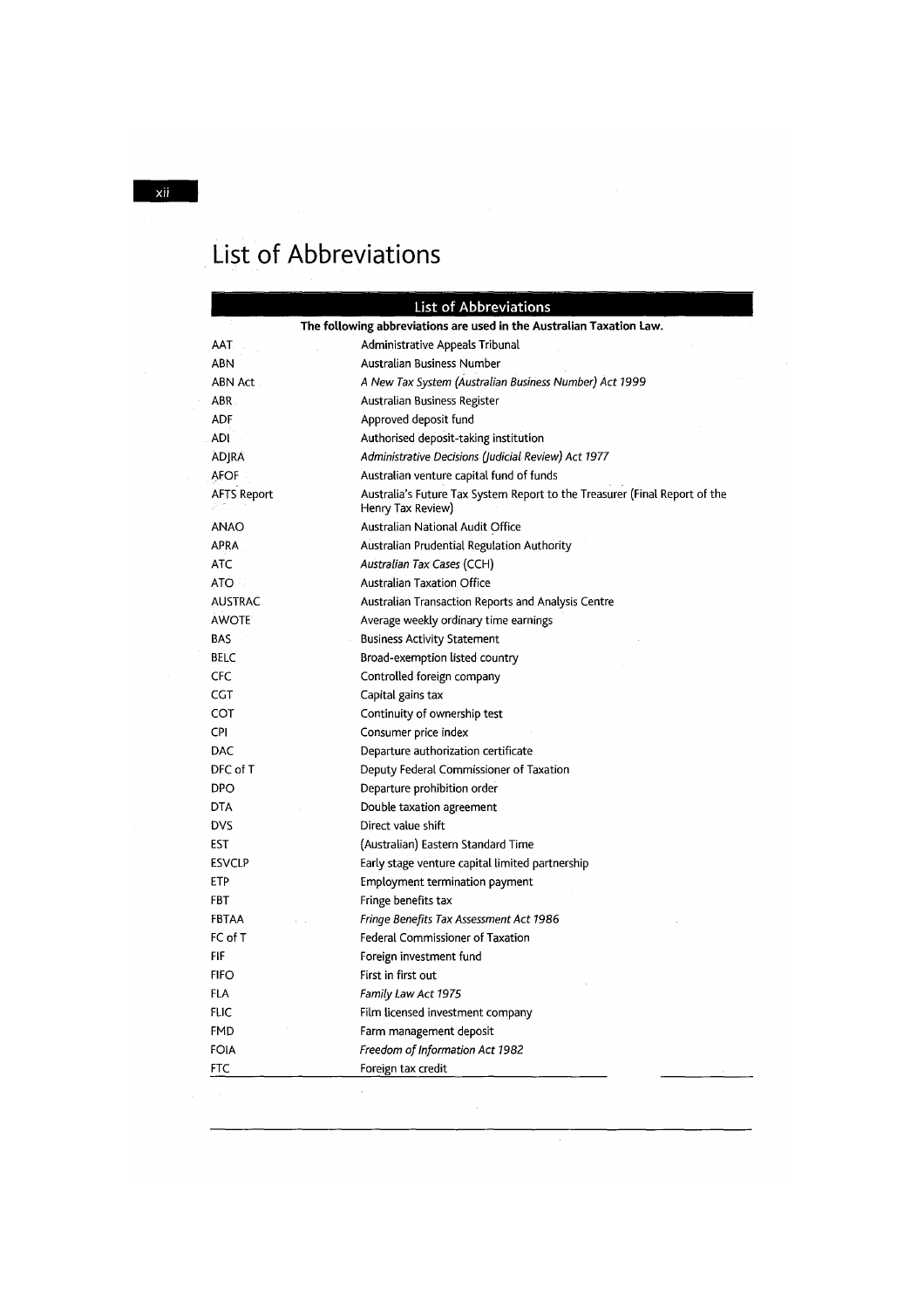-

|               | <b>List of Abbreviations</b>                                          |
|---------------|-----------------------------------------------------------------------|
| FTRA          | Financial Transaction Reports Act 1988                                |
| CIC           | General interest charge                                               |
| GST           | Goods and services tax                                                |
| CVSR          | General value shifting regime                                         |
| HECS          | Higher Education Contribution Scheme                                  |
| HELP          | Higher Education Loan Programme                                       |
| IED           | Income equalization deposit                                           |
| <b>IRDB</b>   | Industry Research and Development Board                               |
| ISC           | Insurance and Superannuation Commissioner                             |
| ITAA36        | Income Tax Assessment Act 1936                                        |
| ITAA97        | Income Tax Assessment Act 1997                                        |
| ITAR          | Income Tax Assessment Regulations 1997                                |
| <b>ITR</b>    | Income Tax Regulations 1936                                           |
| <b>ITRA</b>   | Income Tax Rates Act 1986                                             |
| <b>ITTPA</b>  | Income Tax (Transitional Provisions) Act 1997                         |
| IVS           | Indirect value shifting                                               |
| LILO          | Last in last out                                                      |
| LPR           | Legal personal representative                                         |
| <b>LTA</b>    | Land Tax Act 1956                                                     |
| LTMA          | Land Tax Management Act 1956                                          |
| OSSA          | Occupational Superannuation Standards Act 1987                        |
| PAYE          | Pay-as-you-earn                                                       |
| PAYG          | Pay As You Go                                                         |
| PDF           | Pooled development fund                                               |
| PPS           | Prescribed payments system.                                           |
| PST           | Pooled superannuation trust                                           |
| R&D           | Research and development                                              |
| RBA           | Running balance account                                               |
| RBL           | Reasonable benefit limit                                              |
| RPS           | Reportable payments system                                            |
| <b>RSA</b>    | Retirement savings account                                            |
| <b>RSAA</b>   | Retirement Savings Accounts Act 1997                                  |
| <b>RSAR</b>   | Retirement Savings Accounts Regulations 1997                          |
| SBT           | Same business test                                                    |
| <b>SCTACA</b> | Superannuation Contributions Tax (Assessment and Collection) Act 1997 |
| SCTIA         | Superannuation Contributions Tax Imposition Act 1997                  |
| SGAA          | Superannuation Guarantee (Administration) Act 1992                    |
| SGC           | Superannuation guarantee charge                                       |
| SGCA          | Superannuation Guarantee Charge Act 1992                              |
| SISA          | Superannuation Industry (Supervision) Act 1993                        |
| <b>SISR</b>   | Superannuation Industry (Supervision) Regulations 1994                |
| SME           | Small or medium enterprise                                            |
| <b>SPOR</b>   | Shorter period of review (taxpayers)                                  |
| SSAA          | <b>Small Superannuation Accounts Act 1995</b>                         |
| <b>STCT</b>   | <b>Small Taxation Claims Tribunal</b>                                 |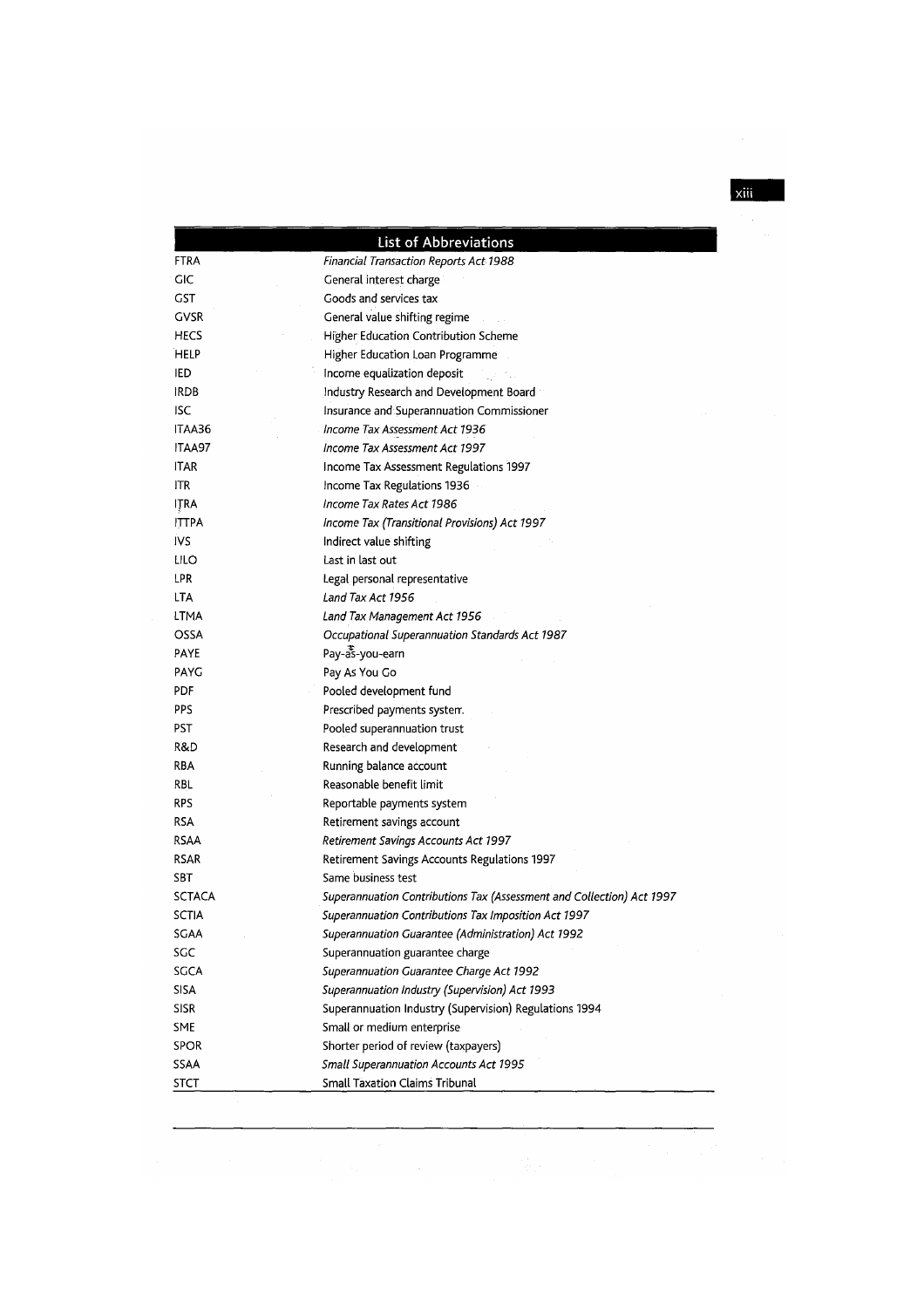| <b>List of Abbreviations</b> |                                                               |  |  |  |  |
|------------------------------|---------------------------------------------------------------|--|--|--|--|
| <b>STS</b>                   | Simplified Tax System                                         |  |  |  |  |
| <b>TAA</b>                   | <b>Taxation Administration Act 1953</b>                       |  |  |  |  |
| <b>TFN</b>                   | Tax file number                                               |  |  |  |  |
| TLIP                         | Tax Law Improvement Project                                   |  |  |  |  |
| <b>TPTACA</b>                | Termination Payments Tax (Assessment and Collection) Act 1997 |  |  |  |  |
| UAP                          | Uniform administrative penalty                                |  |  |  |  |
| VCA                          | Venture Capital Act 2002                                      |  |  |  |  |
| <b>VCF</b>                   | Venture capital franking                                      |  |  |  |  |
| <b>VCLP</b>                  | Venture capital limited partnership                           |  |  |  |  |
| <b>VCMP</b>                  | Venture capital management partnership                        |  |  |  |  |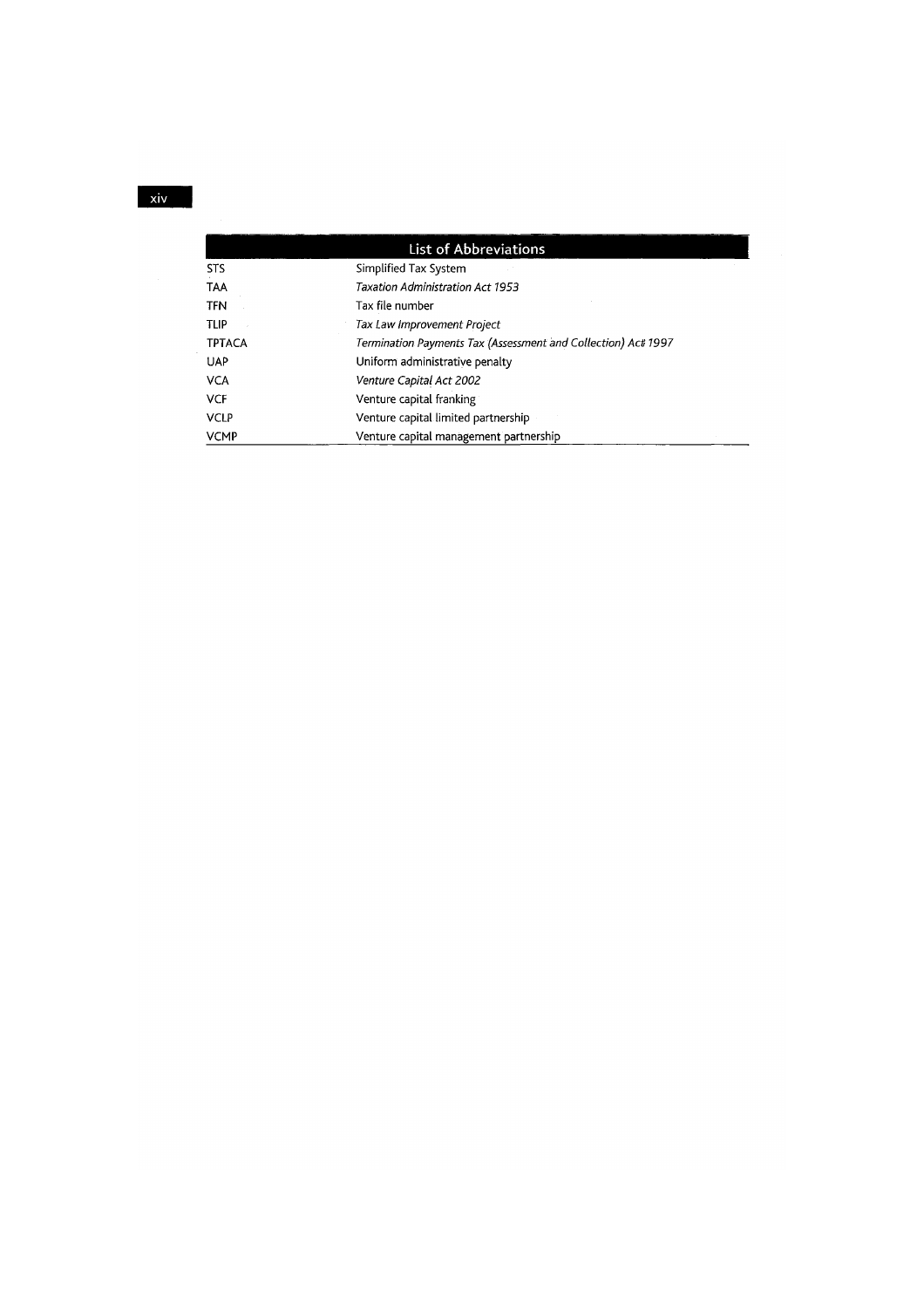# $~\kappa$ ey tax websites '

 $\frac{1}{2}$ 

| Australia's Future Tax System (Henry Tax Review)           | taxreview.treasury.gov.au                          |
|------------------------------------------------------------|----------------------------------------------------|
| Australian Parliament - Internet Tax Resources<br>いっとかいっかる | www.aph.gov.au/library/intguide/law/<br>taxlaw.htm |
| <b>Australian Taxation Office</b>                          | www.ato.gov.au<br>3 - 9 L                          |
| Board of Taxation                                          | www.taxboard.gov.au                                |
| <b>Business Coalition for Tax Reform</b>                   | tradicional di Santa Co<br>www.bctr.org            |
| <b>CCH Australia Ltd</b>                                   | www.cch.com.au                                     |

#### **Federal government**

| 지역 개발 상품은 지하고 있다. 전 사람은 대학 사람들은 인사를 통해 주시기로 했다.<br>Ausindustry | www.ausindustry.gov.au    |
|----------------------------------------------------------------|---------------------------|
| Australian Business Register                                   | www.abr.business.gov.au   |
| Australian Competition & Consumer Commission (ACCC)            | www.accc.gov.au           |
| Australian Government Entry Point                              | australia.gov.au          |
| Australian Prudential Regulation Authority (APRA)              | www.apra.gov.au           |
| Australian Securities & Investment Commission (ASIC).          | www.asic.gov.au           |
| Business Entry Point                                           | www.business.gov.au       |
| Commonwealth Ombudsman                                         | www.comb.gov.au<br>يستدوا |
| Department of Finance & Deregulation                           | www.finance.gov.au        |
| Department of Treasury                                         | www.treasury.gov.au       |
| Inspector-General of Taxation                                  | www.igt.gov.au            |
| Parliament House                                               | www.aph.gov.au            |
| Tax Issues Entry System (Ties)                                 | www.ties.gov.au           |
| Treasurer                                                      | www.treasurer.gov.au      |

 $\mathbb{Z}_{\geq 0}$ 

|  | state of the care that suggests |                                     |  |  |  |  |
|--|---------------------------------|-------------------------------------|--|--|--|--|
|  |                                 | State and territory revenue offices |  |  |  |  |

| <b>Australian Capital Territory Australian Capital Territory</b> | www.revenue.act.gov.au               |
|------------------------------------------------------------------|--------------------------------------|
|                                                                  |                                      |
| New South Wales                                                  | www.osr.nsw.gov.au                   |
| Northern Territory                                               | www.nt.gov.au/ntt/revenue            |
| "有缺氧"的是"不是"的"不要"<br>Queensland                                   | www.osr.qld.gov.au                   |
| South Australia                                                  | www.treasury.sa.gov.au entry and the |
| Tasmania<br>and the state                                        | www.treasury.tas.gov.au              |
| Victoria                                                         | www.sro.vic.gov.au                   |
| Western Australia                                                | www.dtf.wa.gov.au                    |

 $\frac{1}{2}$